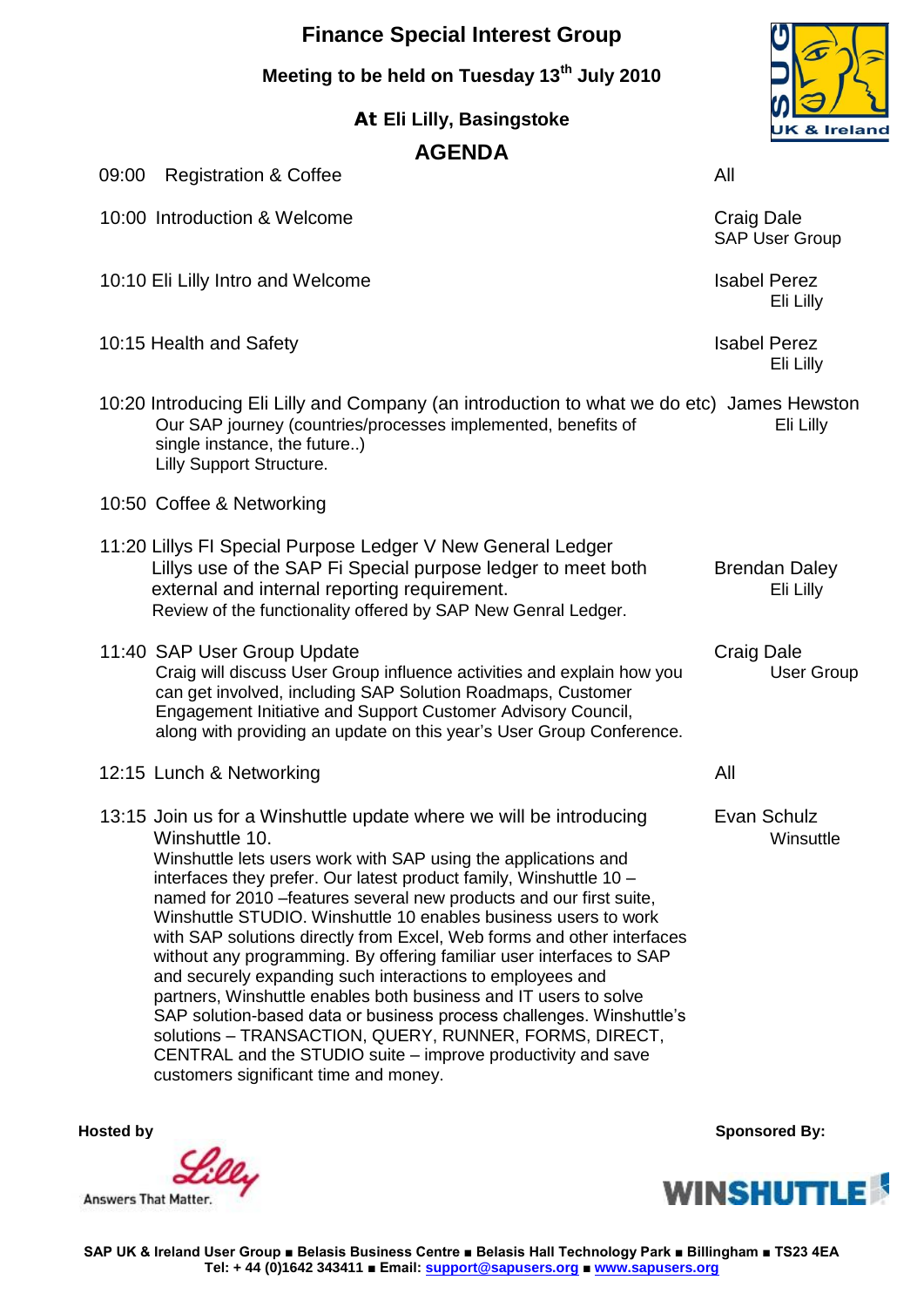**Finance Special Interest Group Meeting to be held on Tuesday 13th July 2010 At Eli Lilly, Basingstoke AGENDA**

Lilly Answers That Matter.

 **Hosted by Sponsored By:** 



**SAP UK & Ireland User Group ■ Belasis Business Centre ■ Belasis Hall Technology Park ■ Billingham ■ TS23 4EA Tel: + 44 (0)1642 343411 ■ Email: support@sapusers.org ■ www.sapusers.org**